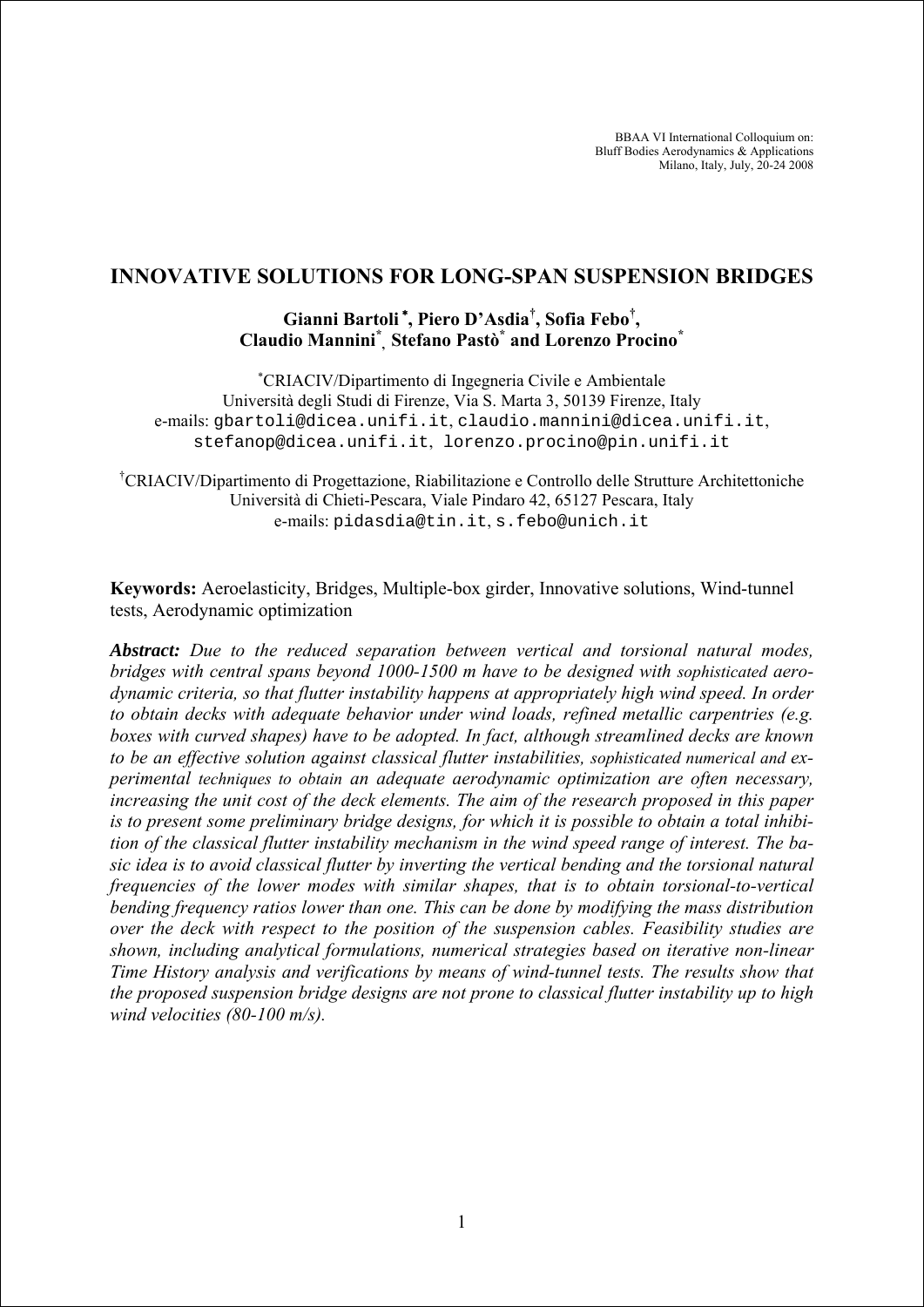### **1 INTRODUCTION**

The present work deals with fluid-structure interaction of long-span bridges with multiplebox deck. These flexible structures are very sensitive to wind-induced loads, within both serviceability and ultimate limit states. In particular, it is extremely important to guarantee a reliable safety margin with respect to the collapse due to flutter. This aim can be pursued by improving the system stability from the aerodynamic point of view: multiple-box girder decks are known to be an effective solution in this direction (see e.g. Ref. [1]). Another common way to delay flutter instability is to increase the frequency separation (see e.g. Ref. [2,3]), thus working on the structural dynamics side of the problem.

An innovative solution would be the total inhibition of the flutter instability mechanism, at least concerning the lower modes, that is in the wind speed range of interest. This achievement could be very useful for future very-long-span bridges, for which any traditional countermeasure against flutter could have limited effects. The basic idea is to avoid classical flutter by inverting the vertical bending and the torsional natural frequencies of the lower modes with similar shapes (that is to obtain torsional-to-vertical bending frequency ratios lower than one), by a modification of the mass distribution over the deck with respect to the position of the suspension cables. As a matter of fact, if this was possible and compatible with all the design constraints, the effect of fluid-structure interaction would be the reduction with the wind speed of the torsional frequency and, at the same time, the increase of the vertical bending frequency: the modes would tend to further separate instead of coupling and consequently they could not give rise to classical flutter. This result is theoretically well known (see e.g. Ref. [2]) but completely unexplored in practice.

A feasibility study to understand the possibility to conceive reasonable structures with these characteristics has been the first step in this direction (Ref. [3]). In particular, the examined bridge solutions are based on the 1992-design of Messina Strait Bridge (see e.g. Refs. [4,5,6]). Keeping the main design philosophy, different configurations have been studied by varying the deck section and the cable suspension system.

The extensive study on the modal behavior of long-span suspension bridges, reported in Ref. [3], shows that the torsion-to-vertical bending frequency ratio is influenced not only by the mass distribution but also by the stiffness of the deck (usually considered as negligible with respect to the cable stiffness). In order to identify the scheme in which the frequency ratio is lower than unity, modal analyses have been performed on the bridge configurations examined in Section 3. The solution showing a twin-box girder deck with main cables closer one to each other and masses mainly placed on the outer sides of the suspension system, allows the suppression of flutter instability. It is also worth noting that twin-box girder sections have been recently selected or taken into account for several large bridge designs (e.g. Refs. [7,8]), due to their aerodynamic efficiency.

Wind-tunnel tests and numerical Time-History analysis have been performed too. Both experimental and numerical analysis (Sections 4 and 5) have confirmed the attainment of the aim against flutter instability.

In view of the results summarized herein, twin-box girder section is retained as an effective solution to design long-span suspension bridges with frequency ratios lower than one. In order to widen this study, further analyses are underway on both serviceability and ultimate limit states. In Section 6, first results concerning the maximum vertical and rotational deflections of the examined decks are shown.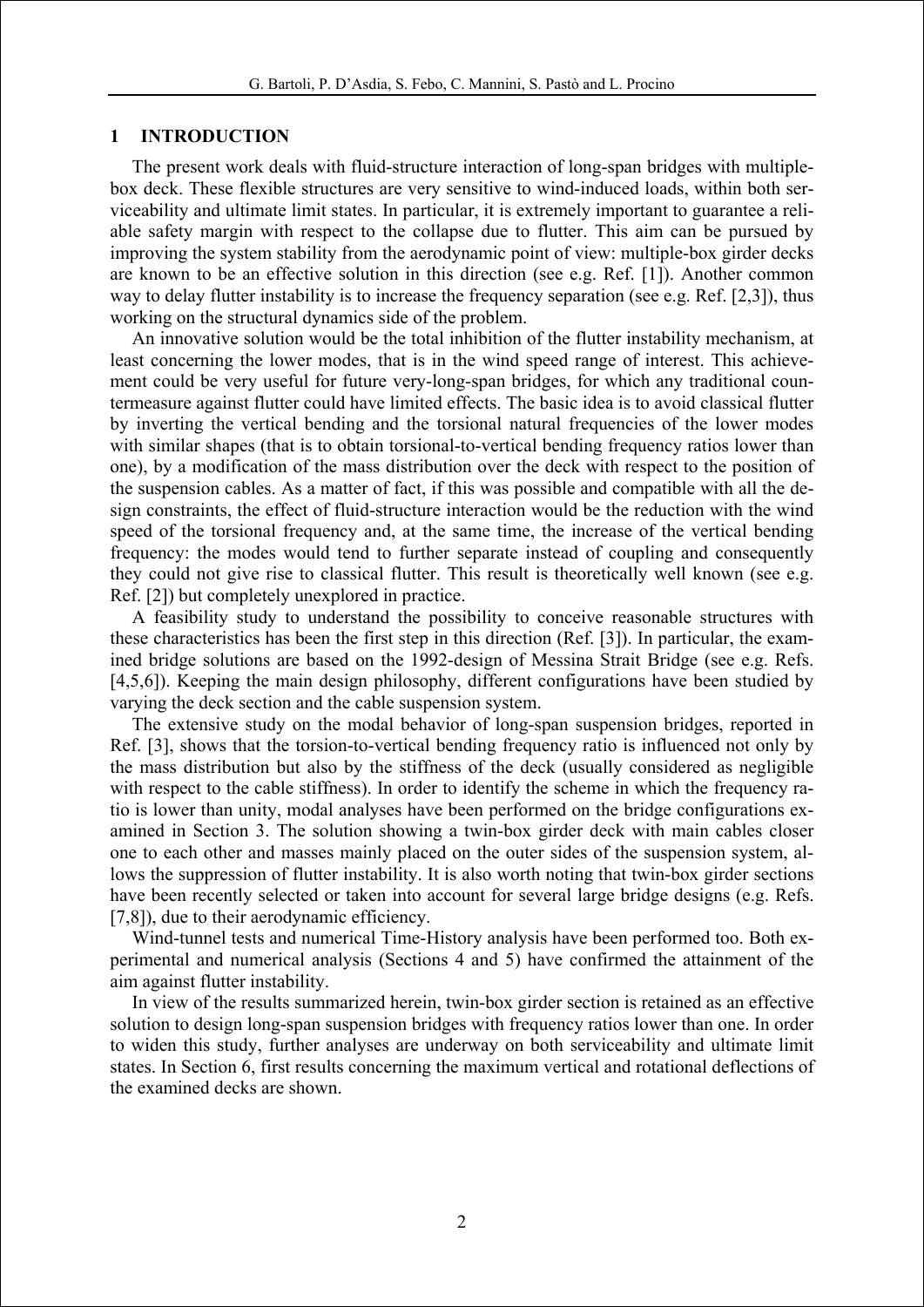#### **2 FEASIBILITY STUDY**

Two different suspension bridge typologies have been studied starting from the '92 design of Messina Strait Bridge, in order to obtain realistic proposals of suspension bridges, in terms of design criteria. The main span (3300 m), the side spans (960 m and 810 m), the maximum sag of the suspension cables (300 m) and the tower height (around 380 m) have not been changed, while the deck geometry, the distance between the main cables and the shape of the towers have been varied in order to obtain the following two configurations (Ref. [3]):

(a) bridge with three suspension cables (Fig. 1);

(b) bridge with two suspension cables closer to each other and masses mainly placed on the outer sides (Figs. 2 and 3).

The original grids between the boxes have not been considered within this study. Moreover, the total number of lanes have been reduced from three to two for each roadway.

In the case of configuration (a), the shape, the dimension, and the position of the road and railway boxes are the same as in the original design of 1992 (apart from the small widening of the railway box due to the introduction of a third hanger), whereas the cross beam can be conceived with reduced thicknesses (Fig. 1). The overall mass of the cables has been kept unchanged.



Figure 1: Three-box girder deck with three suspension cables

In the case of configuration (b), two different types of deck have been studied, that is with or without railways (Figs. 3 and 2 respectively). In the case of Fig. 2, the geometry of the road boxes is the same as the original one. However, in both cases the bending moments acting on the cross beam are lower than for configuration (a), so that the latter can be designed significantly smaller. The situation is even better in presence of the railways (Fig. 3).

The case studies shown in Fig. 2 have been obtained by changing the positions of cables and boxes. In particular:

- (b.1) the deck configuration (the one with 26 m gap between suspension cables) has been obtained from original Messina deck moving the suspension cables inside the road boxes;
- (b.3) the deck configuration (the one with 52 m gap between suspension cables) has been obtained from original Messina deck moving the suspension cables outside the road boxes;
- (b.2) the deck configuration (the one with 39 m gap between suspension cables) is an intermediate case.

Case studies showed in Fig. 3 have been obtained from the configurations (b.1), (b.2), and (b.3), after adapting the road boxes in order to accommodate railways.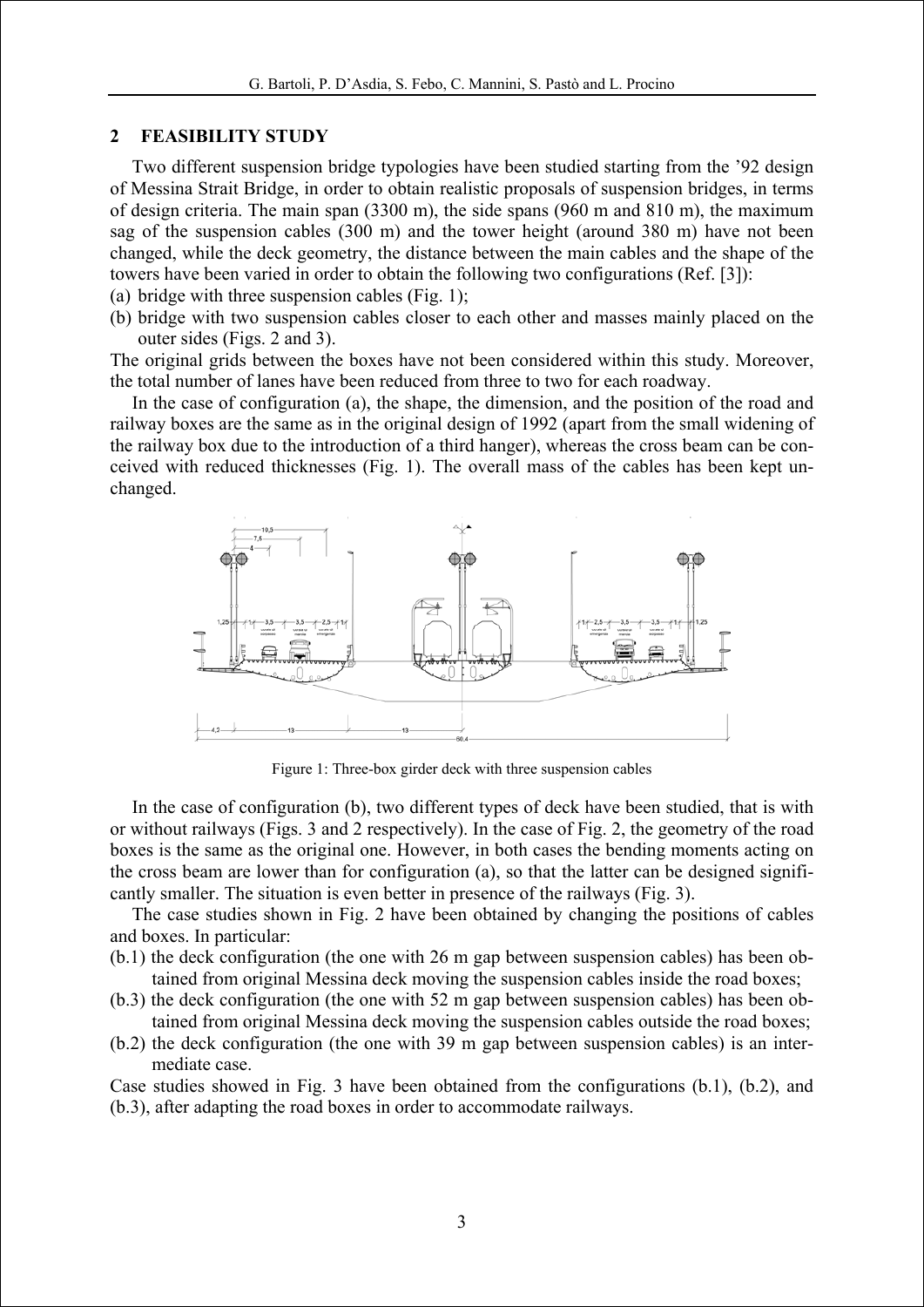

Figure 2: Twin-box girder deck with two suspension cables (spaced 26/39/52 m apart), without railway



Figure 3: Twin-box girder deck with two suspension cables (spaced 26/39/52 m apart), with railway



Figure 4: Comparison between original Messina bridge's deck and the proposed two twin-box girder's decks with two suspension cables spaced 26 and 52 m, without railway

### **3 MODAL ANALYSIS RESULTS**

In order to evaluate the frequency ratio between vertical and torsional modes of configurations (a) and (b), different finite element numerical models of global structures have been set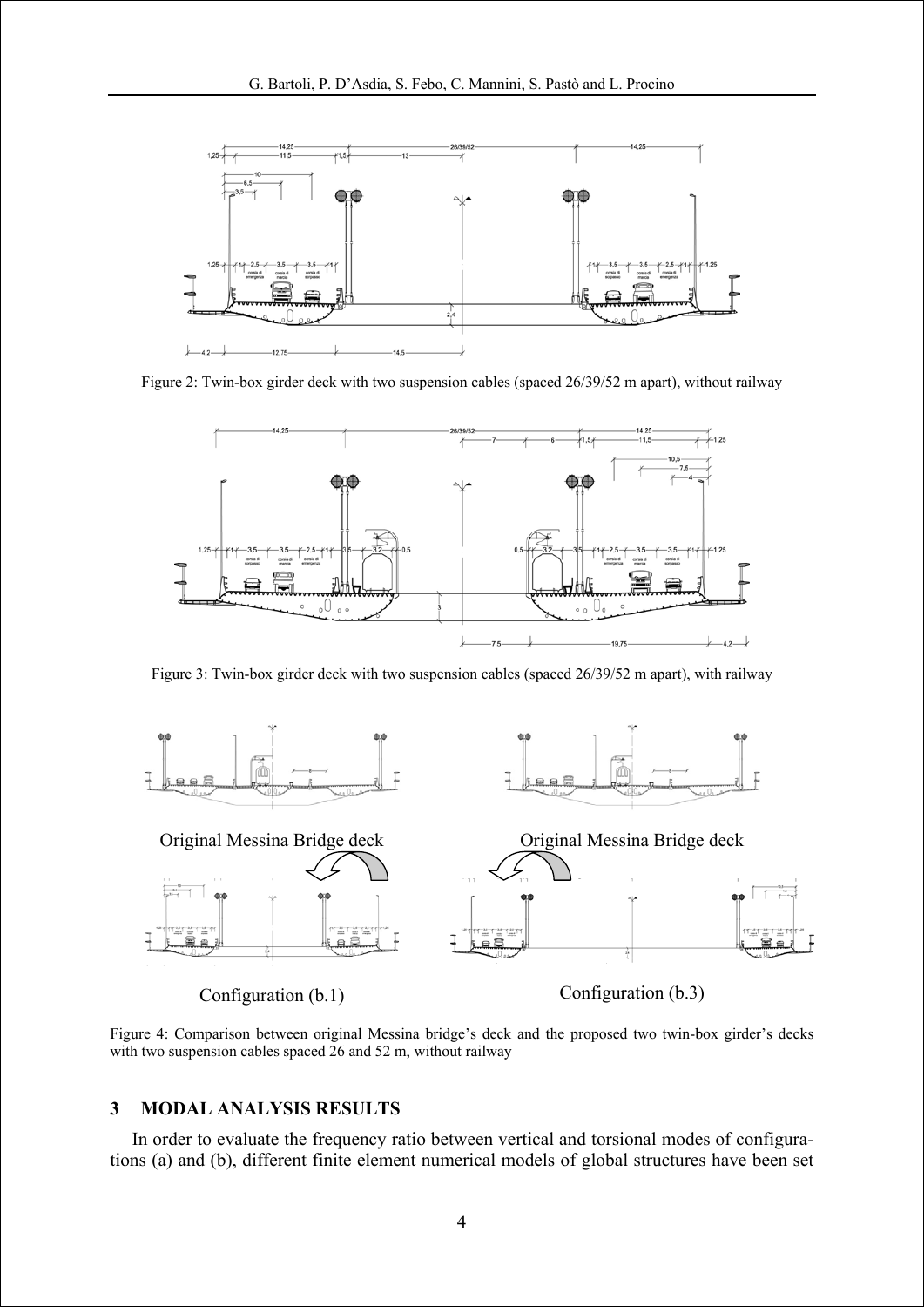up. Each model is made of 1006 joints, 588 cable elements and 924 frame elements (Fig. 5). The geometrical and mechanical characteristics of the towers and of transversal boxes of the decks have been evaluated taking into account the actual new permanent loads and mass distributions. The geometrical and mechanical characteristics of longitudinal boxes are the same as the original Messina Bridge.

Numerical results for configuration (a) show that the presence of the central cable does not allow to invert the natural frequencies. As a matter of fact, it is possible to obtain a frequency ratio equal to 1.10 only by assigning almost the total mass (90 %) to the central cable, which is obviously just a mathematical abstraction (Ref. [1]).



Figure 5: Numerical global models of configuration denoted as (b.1), (b.2) and (b.3)

Conversely, it is possible to invert the modal frequencies by adopting the configurations (b.1), (b.2) and (b.3). This holds true also if the distance between the cables is increased from 26 m to 39 m and then to 52 m: in these last cases, the bending moment on the cross beam slightly increases, whereas the deck rotation is reduced.

In view of the results summarized herein, configurations denoted as (b.1), (b.2) and (b.3) are retained as effective solutions to design long-span suspension bridges with frequency ratios lower than one (Fig. 6 and Tab. 1). Even if the  $1<sup>st</sup>$  torsional-to- $1<sup>st</sup>$  bending frequency ratio is about one in still air, the attainment of the aim against flutter instability is substantially obtained. In fact, it is known that the frequency separation is expected to increase under wind as a consequence of the reduction of the torsional frequency and, at the same time, of the slight increase of the vertical bending frequency. Consequently, the modes should tend to further separate instead of coupling, thus not giving rise to classical flutter. Moreover, the achievement of the aim flutter-instability suppression is confirmed by the  $2<sup>nd</sup>$  torsional-to- $2<sup>nd</sup>$  bending frequency ratio, that is smaller than one for all the examined configurations.



Figure 6: Modal shapes for configurations denoted as (b.1), (b.2) and (b.3)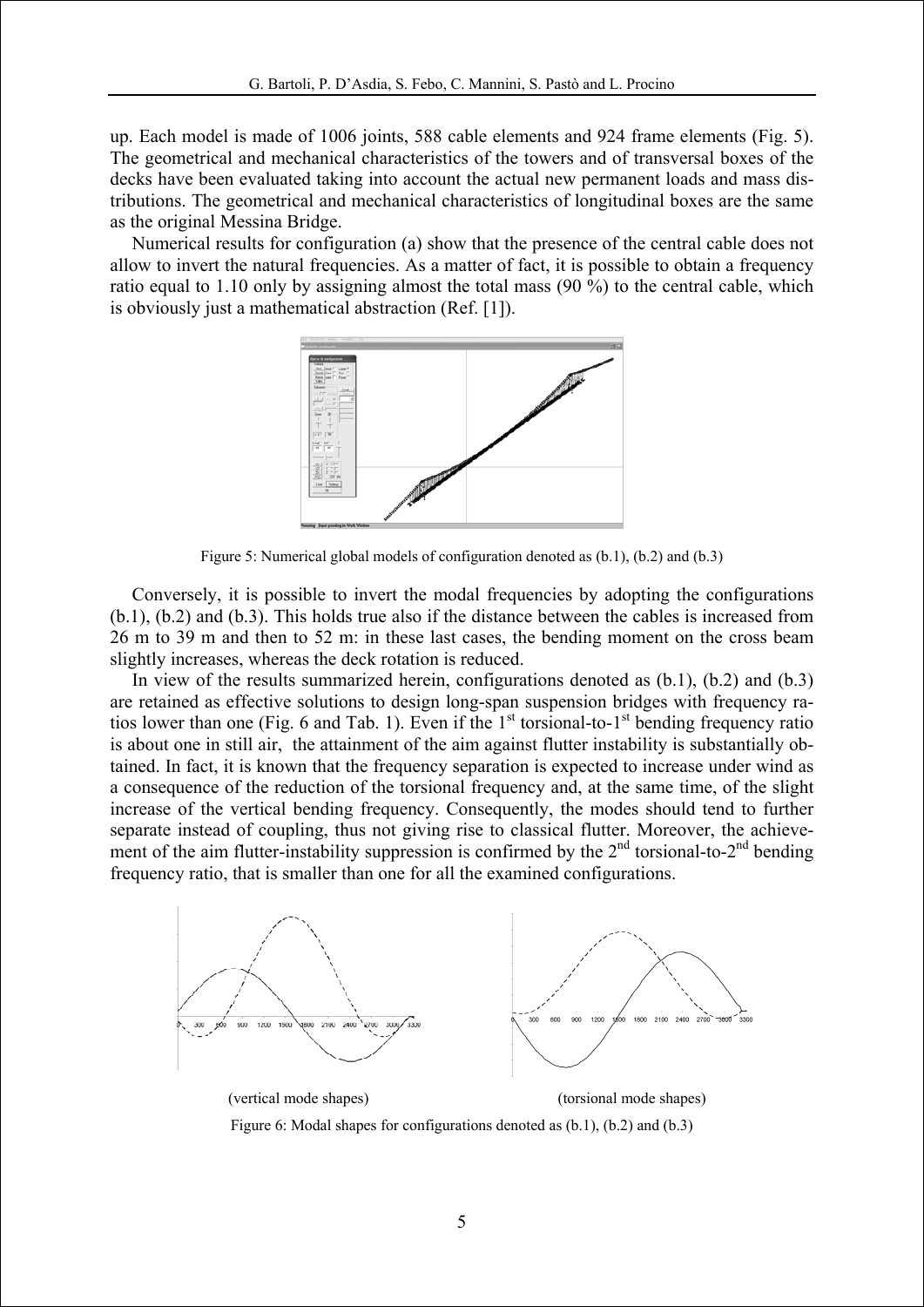Modal analysis on twin-boxes decks of bridges with railways are underway. First numerical results on section models show that it is possible to obtain torsional-to-bending frequency ratios smaller than one if the centres of gravity of the boxes are external with respect to the suspension cable planes.

| Configuration $(b.1)$             |         | Configuration $(b.2)$     |         | Configuration (b.3)             |         |
|-----------------------------------|---------|---------------------------|---------|---------------------------------|---------|
| Mode shape                        | Hz      | Mode shape                | [Hz]    | Mode shape                      |         |
| $1st$ torsional                   | 0.06052 | 1 <sup>st</sup> torsional |         | $1st$ torsional                 | 0.06192 |
| $1st$ vertical                    | 0.06074 | $1st$ vertical            | 0.06099 | $1st$ vertical                  | 0.06181 |
| $2nd$ torsional                   |         | $\sqrt{2}^{nd}$ torsional | 0.07720 | $\sqrt{2}^{nd}$ torsional       | 0.07814 |
| $\sqrt{2}$ <sup>nd</sup> vertical |         | $\gamma$ nd<br>vertical   |         | $\sqrt{2}^{\text{nd}}$ vertical |         |

Table 1: Modal frequencies for configurations denoted as (b.1), (b.2) and (b.3)

## **4 EXPERIMENTAL CAMPAIGN**

In order to characterize the aerodynamic properties of the conceived bridge deck section and verify the actual stability of a system with frequency ratio lower than one, excluding the onset of unknown phenomena, a series of wind-tunnel tests has been performed in the CRIACIV Boundary Layer Wind Tunnel in Prato, Italy. This facility has a test section 2.42 m large and 1.60 m high. Wind speeds up to 30 m/s are possible. The wooden section model shown in Fig. 7 has been used for the tests: it is 2.33 m long and 0.562 m large, so that the geometric scale with respect to the deck (b.1) described in Section 2 is about 1:92.5.





Figure 7: Section model tested in the CRIACIV wind tunnel



Figure 8: Scheme of the set-up used for the static tests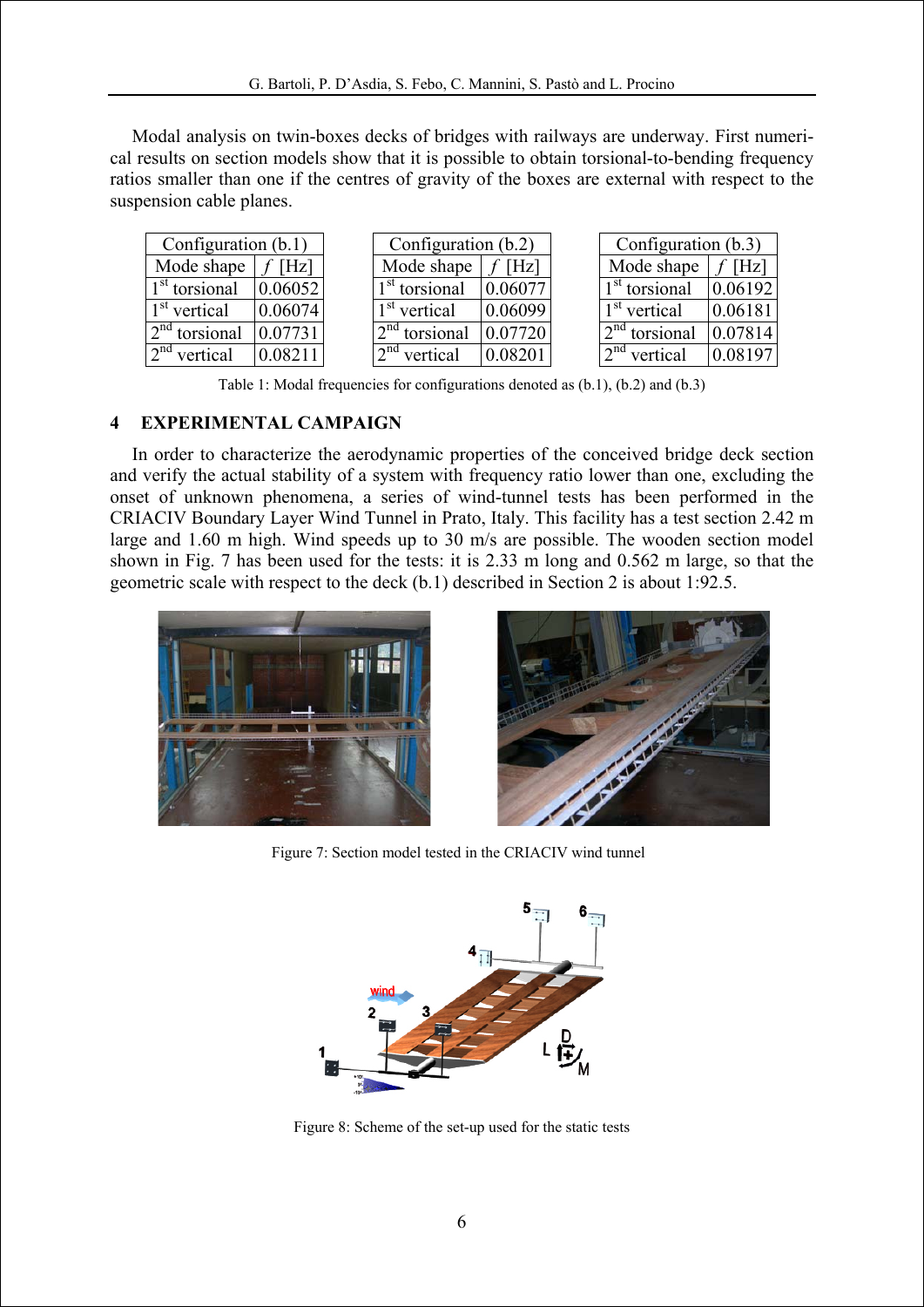Aerodynamic force coefficients have been measured by means of the static set-up shown in Fig. 8, consisting of six load transducers (strain-gauges ones) supporting the section model through a system of connecting rods.

Results for various angles of attack are shown in Fig. 9 for the bare deck and for the configuration with lateral spoilers [see Fig. 7]. The presence of the spoilers increases the very low drag of this section profile and slightly modifies the moment coefficient, whereas it has practically no effects on the lift coefficient. Fig. 10 shows that the aerodynamic forces relative to this twin-box girder deck are close to those measured for the corresponding three-box girder (Ref. [1]); as expected, the major differences are affecting the moment coefficient.



Figure 9: Aerodynamic force coefficients for the deck configurations with  $(Re_B = 700,000)$  and without spoilers  $(Re<sub>B</sub> = 800,000)$ 

The effect of Reynolds number variation has been also investigated and, similarly to the three-box girder deck, it is found that in the wind-tunnel range this is very pronounced for the bare deck case, while it is milder in the configuration with spoilers, as clearly shown in Fig. 11. In addition, no significant Reynolds number effects have been encountered between  $Re_B$  = 700,000 and 900,000. Particularly interesting are the lift and moment slopes around  $\alpha = 0^{\circ}$ , positive in both cases, that are used in the next Section to define the quasi-steady self-excited load to be used in the numerical computation of the bridge deck stability.

Aeroelastic tests have been also performed by using the two-degree-of-freedom set-up described in details in Ref. [9]. The section model is clamped to rigid support arms and then elastically suspended by means of a system of eight springs and steel cables. The along wind degree of freedom is restrained with long anti-drag cables connected to the model by means of low-friction roll bearings. The model is let free to oscillate for the effect of low wind-tunnel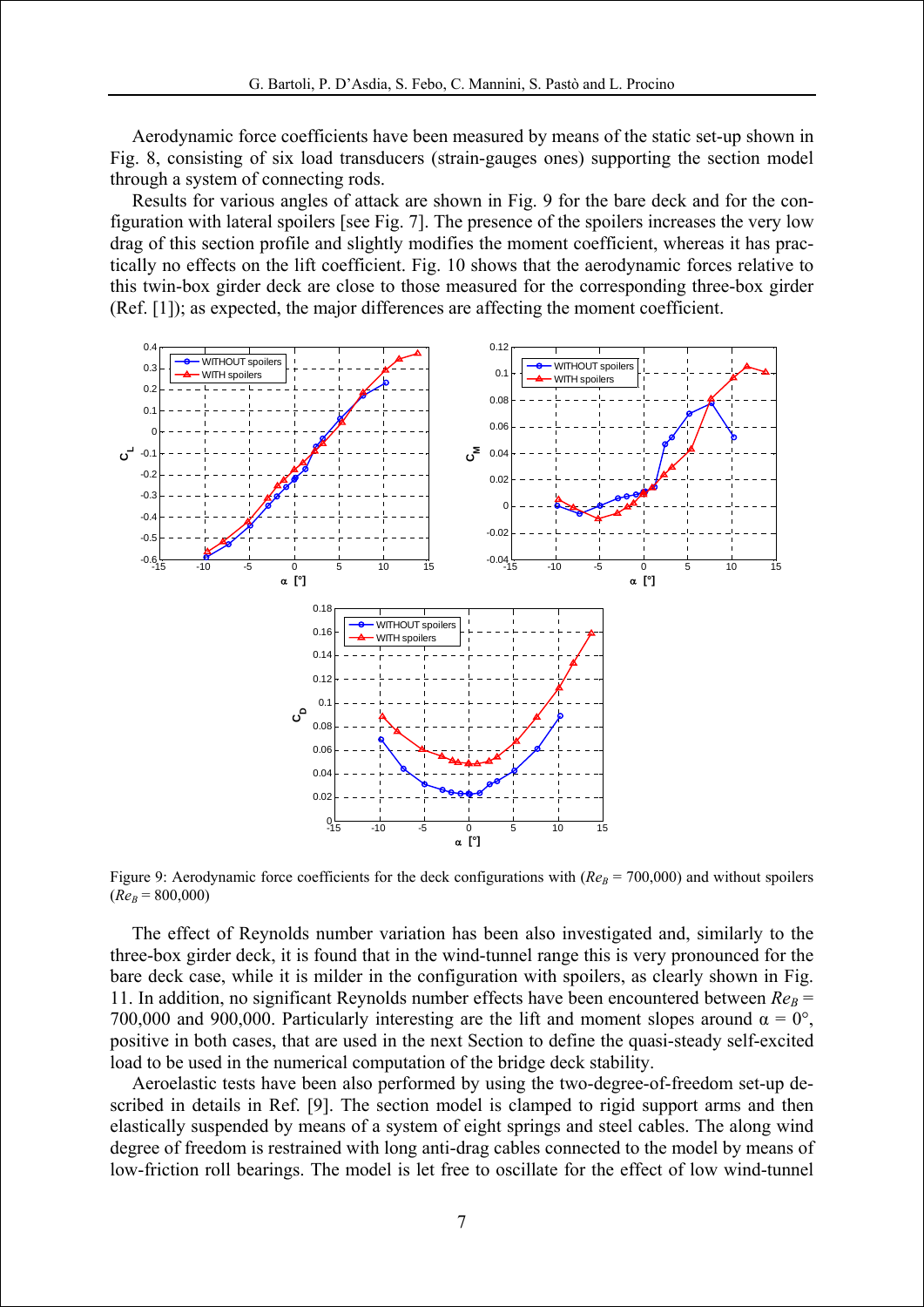turbulence and signature turbulence and vertical displacements and rotations are monitored with three laser displacement transducers. A scheme and a picture of the set-up are reported in Figs. 12-13. The pitching-to-heaving frequency ratio of the mechanical system is controlled by varying the distance between the springs in the along-wind direction.



Figure 10: Comparison between the aerodynamic force coefficients measured for the twin-box ( $Re_B = 700,000$ ) and the three-box girder ( $Re_B = 620,000$ ) section models in the configuration with spoilers

Four model configurations have been tested, differing for the pitching-to-heaving frequency ratio  $\gamma_{\omega} = f_{\omega}/f_{\text{h}}$ , ranging from 0.789 to 1.000, the presence or not of the lateral spoilers and the initial still-air angle of attack  $\alpha_0$ . The list of configurations and corresponding results are reported in Tab. 2 and Fig. 14. It can be remarked that for both Conf-1 and Conf-3 only static torsional divergence appears at very high reduced wind speed. In the case of Conf-4 (bare-deck section model) the test has been interrupted before the onset of any instability, due to the very large deformation of the springs. Only in the case of Conf-2, where a large initial positive angle of attack is imposed, a dynamic instability appeared. This is single-degree of freedom torsional flutter, due to the very large angle of incidence (around 12°) and the consequent fully stalled behavior of the deck profile. It is also worth noting that in the case of Conf-3, due to the significant mean angle of attack, large heaving oscillation amplitudes are observed for reduced wind speeds *U*/*Bfα0* beyond about 14. Fig. 15 shows that the pitching-mode frequency decreases with increasing wind speed, while the heaving one remains substantially unchanged. This means that, as expected, the frequency separation is enhanced by the self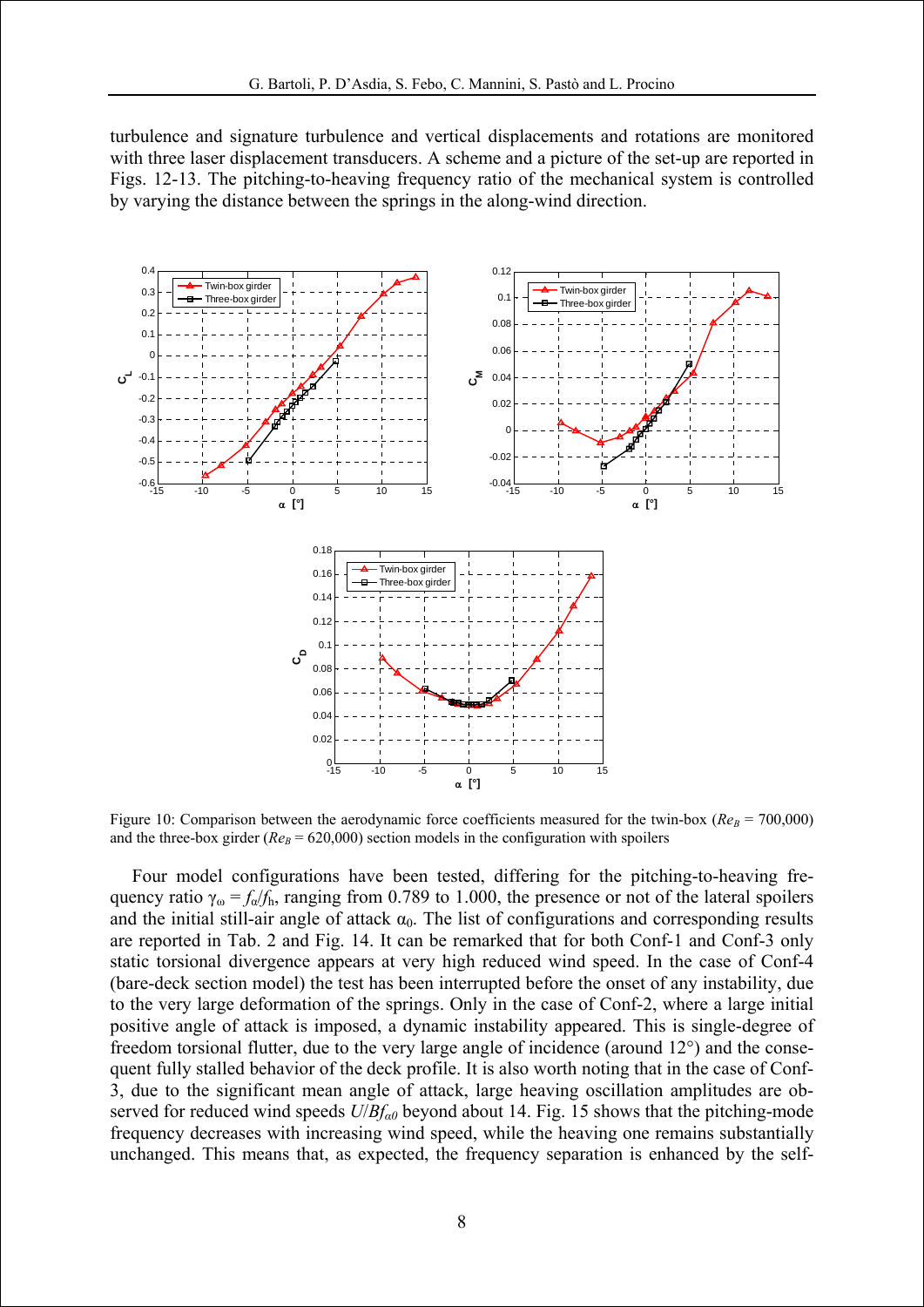excited load and the modes do not tend to couple. Finally, the aeroelastic tests confirm the theoretical result according to which coupled flutter instability cannot arise in systems with frequency ratio lower or equal to unity. In addition, no unexpected phenomena have been observed.



Figure 11: Dependence on Reynolds number of the aerodynamic force coefficients ( $\alpha = 0^{\circ}$ )



Figure 12: (a) Top and (b) lateral schematic views of the aeroelastic set-up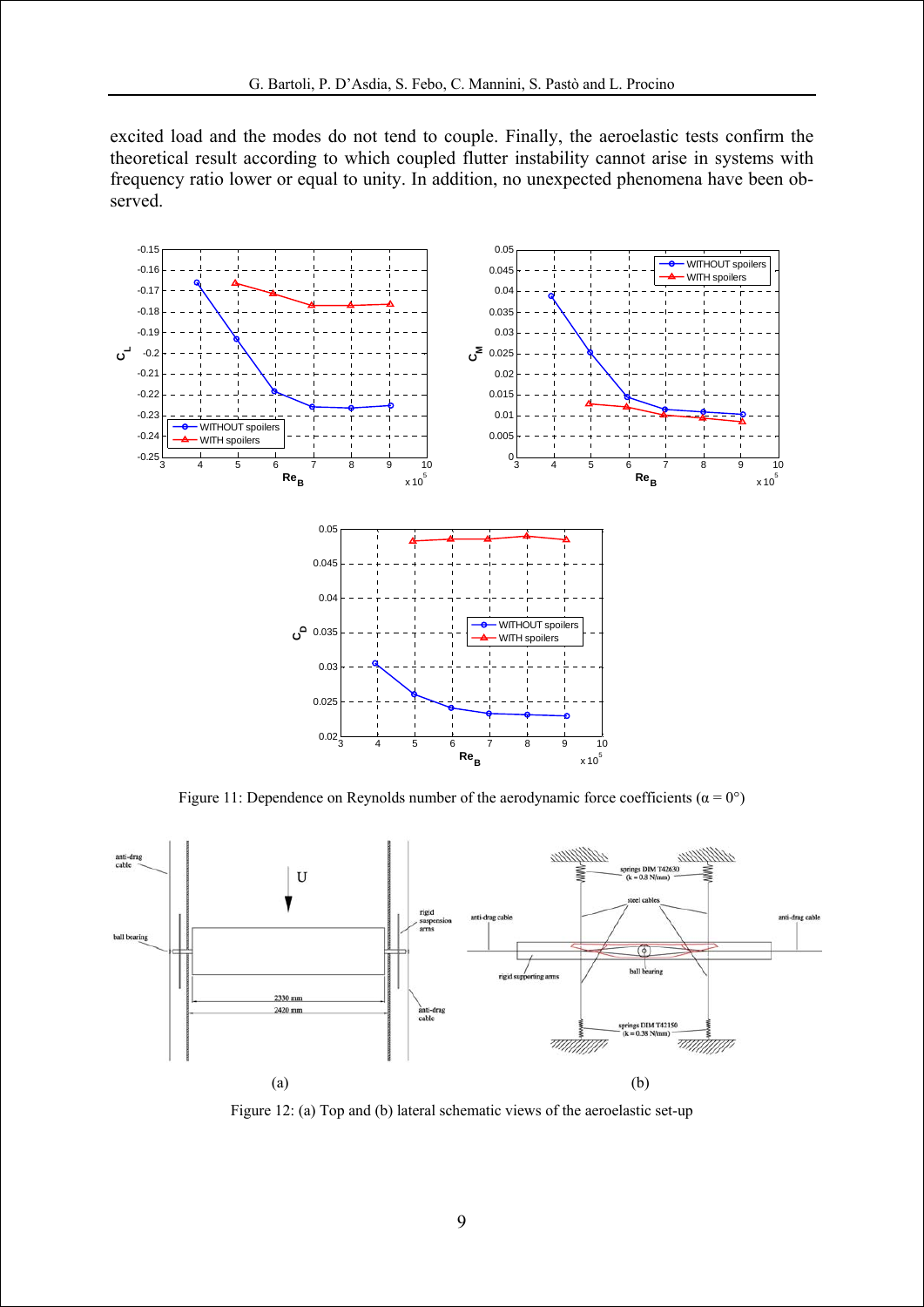

Figure 13: Lateral view of the elastic suspension system for the aeroelastic tests



Figure 14: Mean and RMS values of vertical displacement (*h*) and rotation (α) of the elastically suspended section model at various wind speeds. *fα0* is the still-air pitching frequency

|        | <b>Spoilers</b> | TO 1<br>$\alpha_0$ | $v_{\omega}$ | $\mathbf{Hz}$<br>$^{\prime}$ h $0$ | $\mathbf{Hz}$<br>$f_{\alpha 0}$ | $U_{\rm c}$<br>[m/s] | $U_{\rm Rc}$<br>$\mathbf{L}$ | <b>Instability</b> |
|--------|-----------------|--------------------|--------------|------------------------------------|---------------------------------|----------------------|------------------------------|--------------------|
| Conf-1 | <b>ves</b>      |                    | .789         | 2.18                               |                                 | 20.3                 |                              | TD                 |
| Conf-2 | ves             | $+4.3$             | .789         | 2.18                               | 71                              | 15.4                 | 16.0                         | TF                 |
| Conf-3 | <b>ves</b>      |                    | 0.920        | 2.18                               | 2.02                            | 27.4                 | 24.1                         | TD                 |
| Conf-4 | no              |                    | .000         | 2.27<br>$\overline{\phantom{a}}$   | 2.27<br>4.41                    | > 22.8               | 17 Q                         | <b>NR</b>          |

Table 2: Configurations tested with the aeroelastic set-up.  $U_c$  and  $U_{\text{Re}}$  are respectively the critical and the reduced critical wind speeds.  $\alpha_0$  is the initial (still air) angle of attack,  $f_{h0}e_{a0}$  are respectively the still-air heaving and pitching frequencies.  $TD =$  torsional divergence;  $TF =$  torsional flutter;  $NR =$  not reached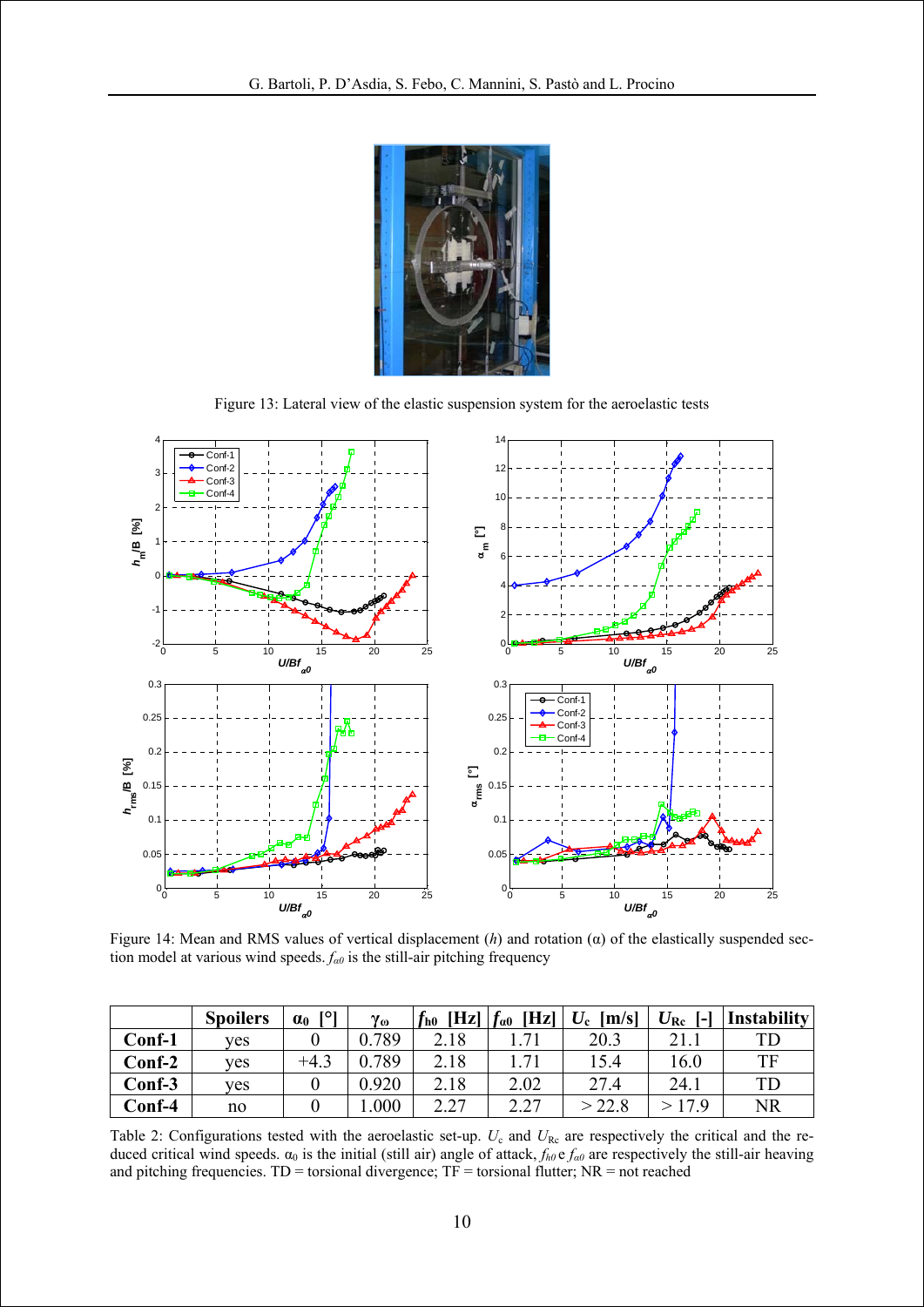

Figure 15: Heaving and pitching frequency evolution with the wind speed for test case Conf-3

#### **5 TIME-HISTORY ANALISYS RESULTS**

In support of modal and experimental studies, Time-History analyses have been performed on the global numerical models referring to configurations (b.1) and (b.3) described in Section 3. The self-excited forces acting on the deck are obtained from the static aerodynamic coefficients shown in Section 4 (Fig. 9) following the Quasi-Steady analytical method (see e.g. Ref. [3]). For each numerical model, the duration of the dynamical analysis is 1000 seconds and the duration of the linear ramp of the wind speed is 10 seconds (this is a very severe way to test the numerical stability).

The analysis results show that flutter instability does not occur up to high wind speeds for both configurations (b.1) and (b.3). In Figs. 17 and 18, Time-History analysis results are shown for the configuration (b.3) under a wind speed of 90 m/s, being **Fy** and **Fz** respectively the drag and lift aeroelastic forces on the bridge deck, **Mx** the aeroelastic moment with respect to the longitudinal x-axis of the deck, **Sz** the vertical displacement of the deck, **Vy** the horizontal velocity and **Rx** the rotation around the longitudinal axis, all referring to the sign convention of Fig. 16.



Figure 16: Sign convention for forces, displacements and velocities

In particular, the aeroelastic forces in Fig. 17 refer to the experimental model without spoilers, whereas the aeroelastic forces in Fig. 18 are obtained from the static coefficients measured for the model with spoilers. Although large static deflections are evident over 100 m/s wind velocity for both bridge configurations, no flutter instability occurs in the wind speed range of interest.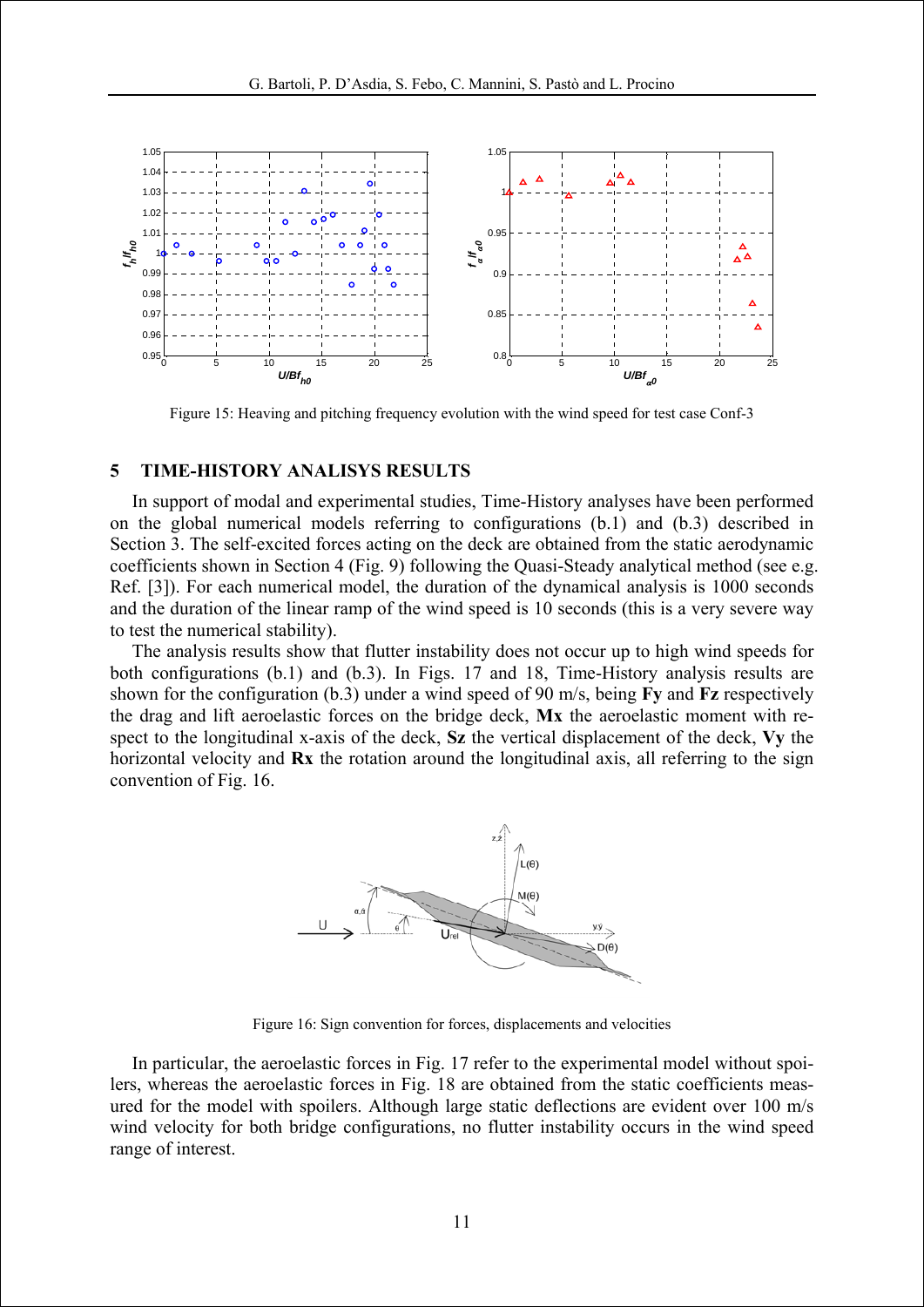

Figure 17: Time History results for configuration denoted as (b.3) without spoilers at 90 m/s wind velocity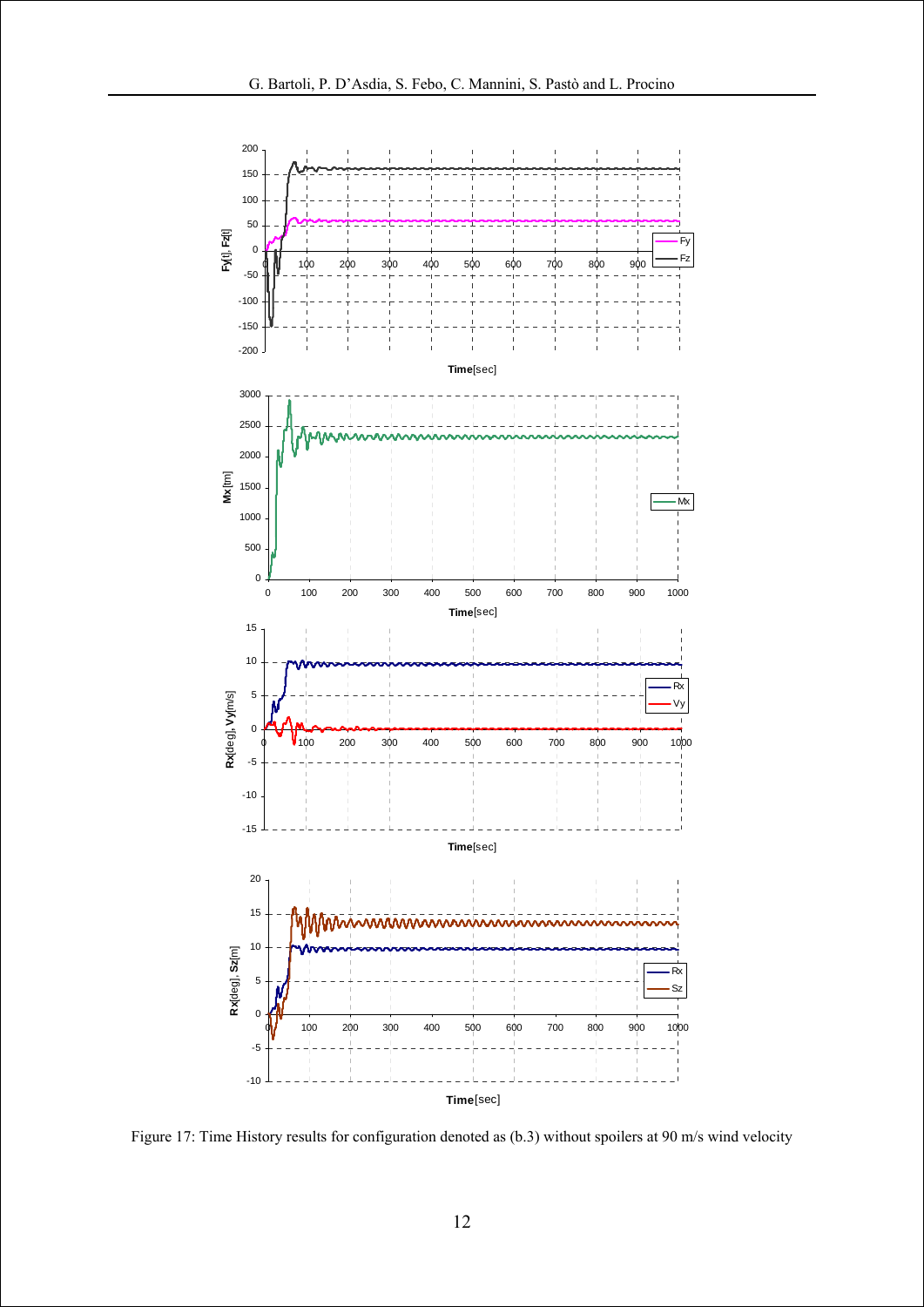

Figure 18: Time History results for configuration denoted as (b.3) with spoilers at 90 m/s wind velocity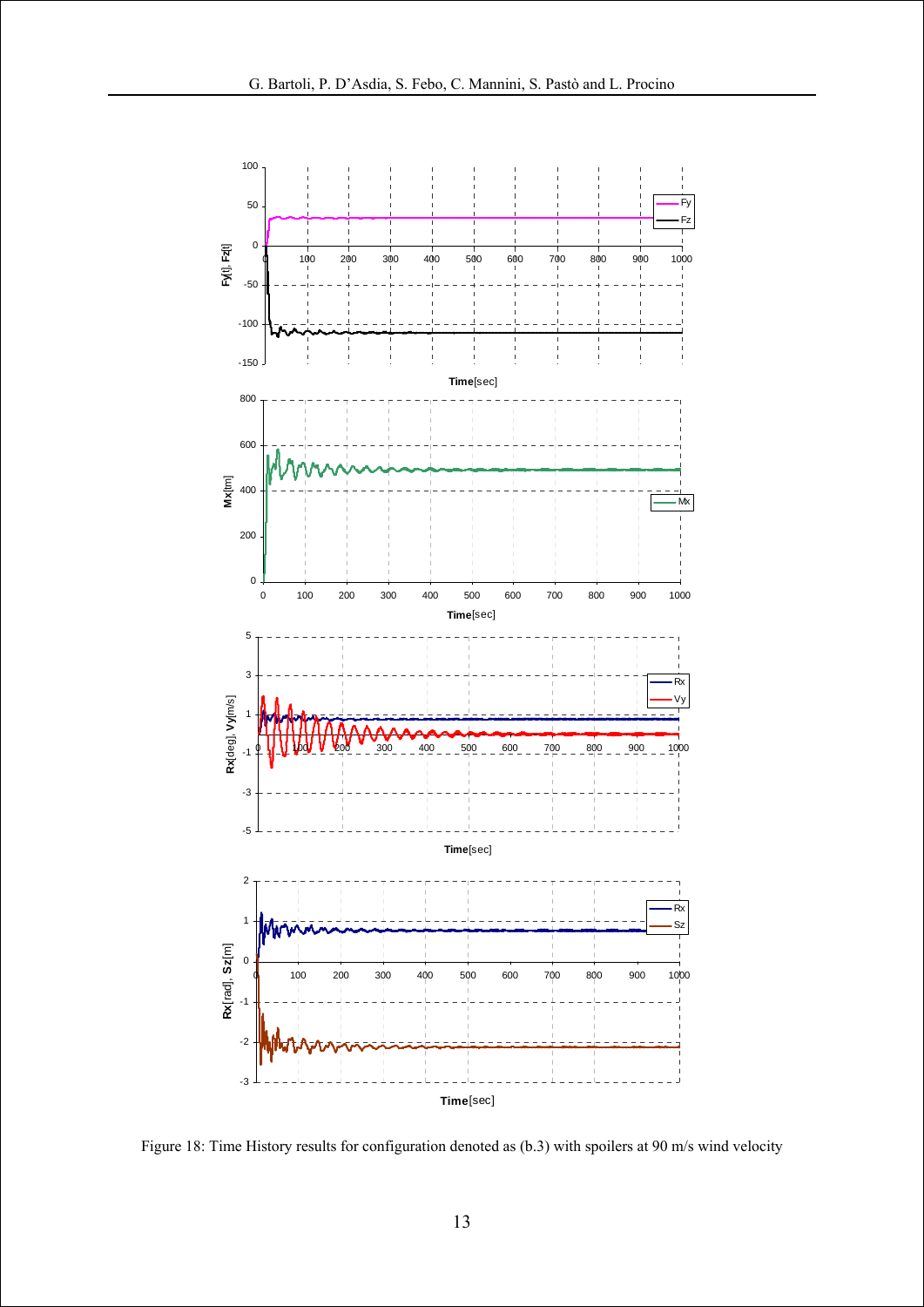## **6 SERVICEABILITY STUDY RESULTS**

In order to widen this study, further analyses have been made on serviceability limit state, concerning, for instance, the maximum static vertical and rotational deflections of the deck. In particular, the load conditions tested on numerical global models described in Section 3 are the ones represented in Figs. 19-20.



Figure 19: Load condition 1 (LC1) for static analysis of configurations denoted as (b.1), (b.2) and (b.3)



Figure 20: Load condition 2 (LC2) for static analysis of configurations denoted as (b.1), (b.2) and (b.3)

The results of static analysis for configurations (b.1), (b.2) and (b.3) under LC1 load condition show that both vertical and torsional deck deflections are acceptable (all values of deck slope are below 1%) and fall within the specifications used for the original '92 Messina Bridge design.

On the other hand, the results of static analysis for the configurations (b.1), (b.2) and (b.3) under the particularly burdensome LC2 load condition show that, while vertical deck deflections are acceptable (all values of deck slope are below 1%), torsional deflections do not respect the limitation required by Messina Bridge design specifications. Nevertheless, since the transversal deck slope tends to the extreme value of 8% in the case of configurations (b.3) (Fig.21), the possibility to increase the distance between the suspension cables seems to be a not too expensive solution to reduce the deck deflections according to the original specifications.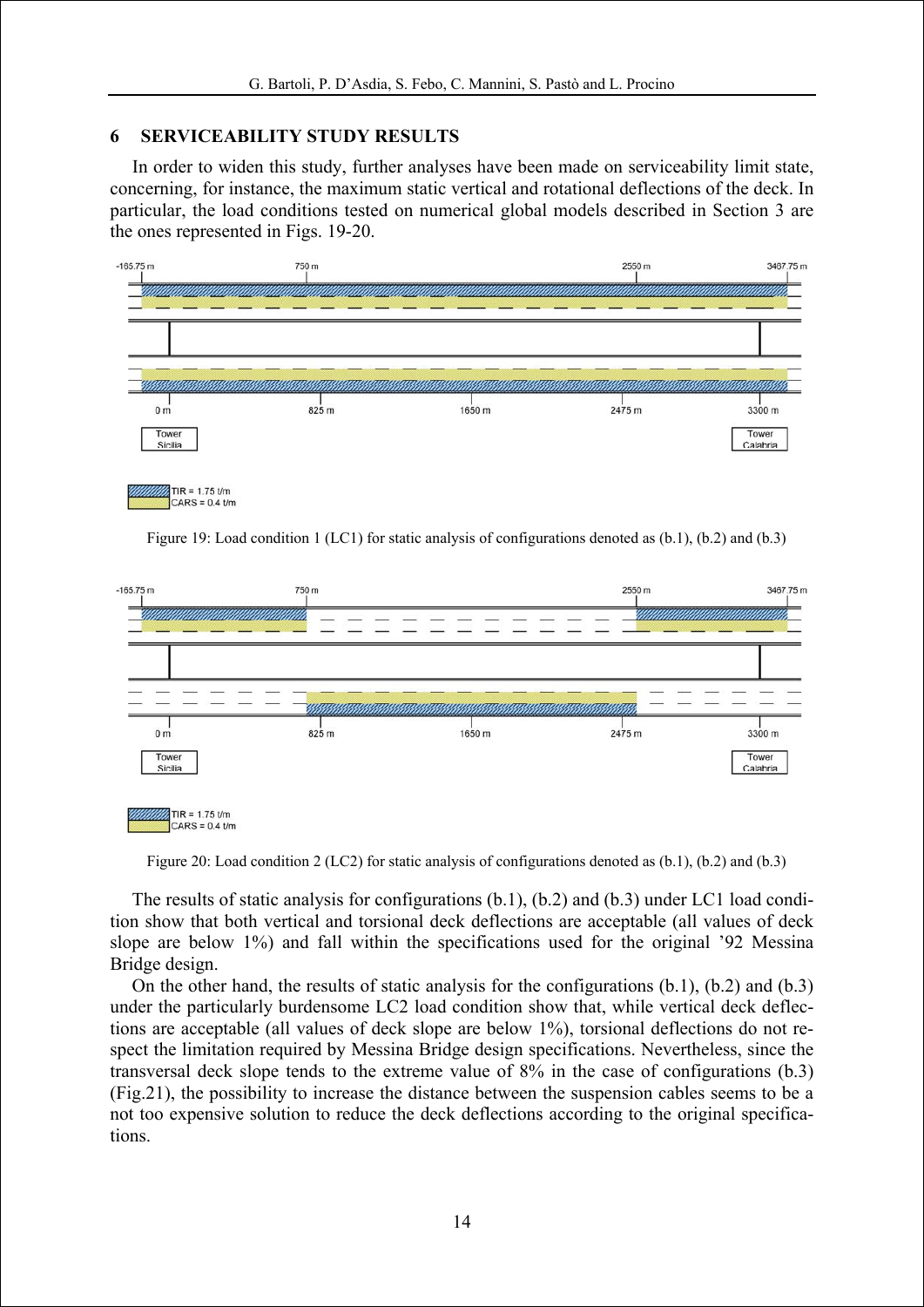

Figure 21: Torsional deck deflections of configurations (b.1), (b.2) and (b.3) under LC2 load condition

## **7 CONCLUSIONS**

In this paper the possibility of avoiding flutter instability by inverting the vertical bending and the torsional eigenfrequencies is investigated. Preliminary numerical studies show that such a bridge can be reasonably designed and the selected solution is a twin-box girder deck with masses mainly placed externally with respect to the suspension system. It is worth noting that this typology of multiple-box deck sections can be also very performing from the aerodynamic point of view, if correctly designed. The aeroelastic behavior of structures with frequency ratios lower than one has been both numerically and experimentally studied. No unexpected aeroelastic phenomena have been observed, while single-degree-of-freedom torsional flutter has been observed in the wind-tunnel only under extreme conditions, not significant from a design point of view.

#### **ACKNOWLEDGEMENTS**

The research work has been partially performed in the framework of the Italian National Research Contract (PRIN) "AER-BRIDGE: Aeroelastic Phenomena and Other Dynamic Interactions on Non-Conventional Bridges and Footbridges", two-year grant from the Italian Ministry of University and Scientific Research (MIUR).

#### **REFERENCES**

- [1] G. Bartoli, P. D'Asdia, S. Febo, C. Mannini, S. Pastò and L. Procino. Innovative solutions for the design of long-span bridges: investigations on the aeroelastic behavior of multiple-box girder deck sections. Proceedings of the XII International Conference on Wind Engineering, pp. 2359–2366, Cairns, Australia, July 1-6, 2007.
- [2] C. Dyrbye and S. Hansen. *Wind loads on Structures*. John Wiley & Sons, New York, 1997.
- [3] S. Febo. Impalcati e schemi strutturali per ponti di grandissima luce. Ph.D. Thesis, University of Pescara, Italy, 2007 (in Italian).